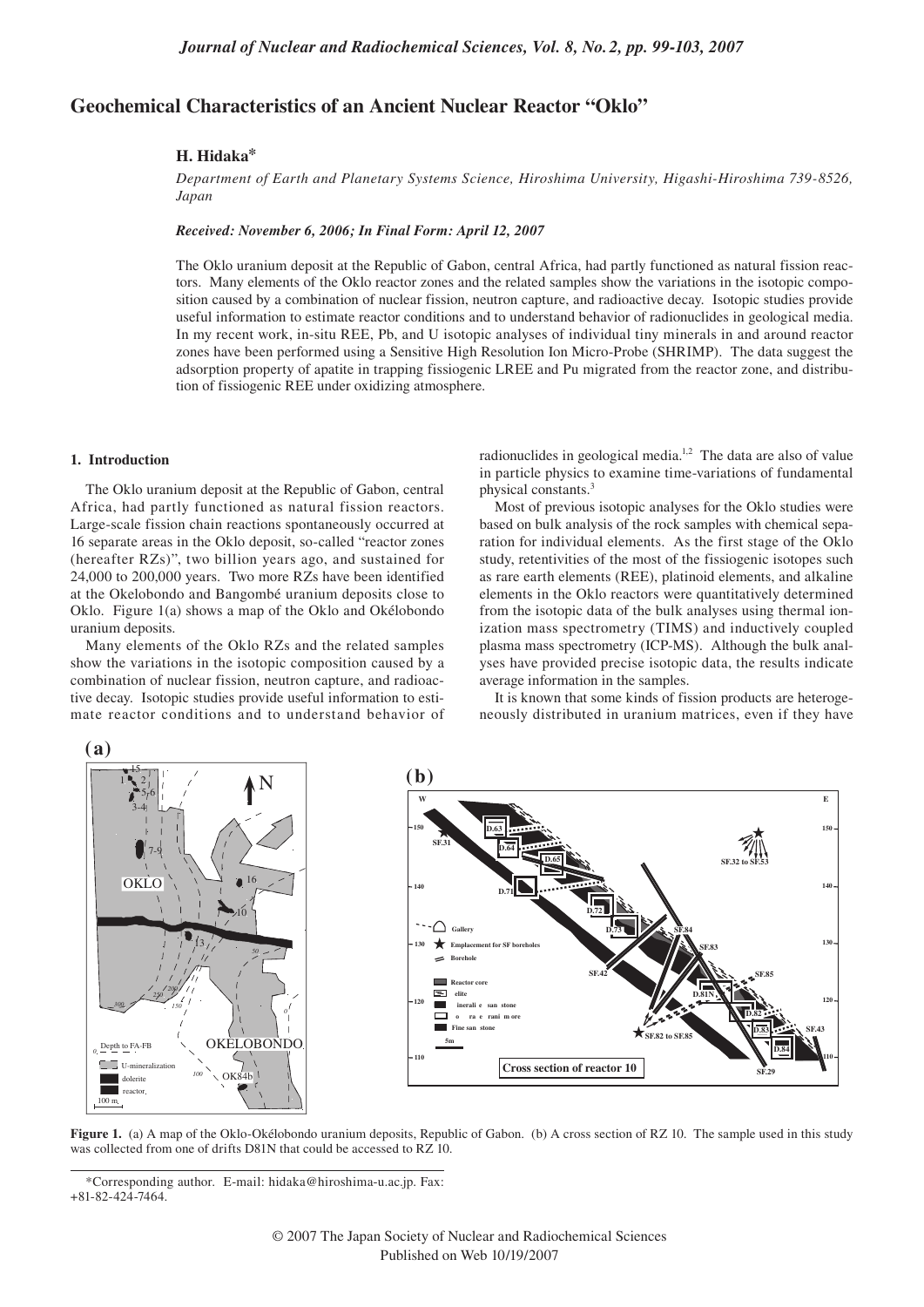

Figure 2. Petrologic type of stratigraphic section of the BAX3 drilling-core. Samples used in this study were collected from 1050, 1190, 1215, 1225, 1240, and 1290 cm in depth. The core of the reactor is at a depth of 1175 to 1180 cm. Specific minerals found in the individual sections are described in the right column of the figure.

retained well in the reactor. In addition, even fission products having chemically good affinity with uranium might have partly remobilized out of the reactor in association with dissolution of reactor uraninite due to late weathering. From the mineralogical observation using scanning electron microscope (SEM) and transmitted electron microscope (TEM), partial dissolution of uraninite and recrystallization of uranium minerals in and around the RZs were confirmed. Therefore, for better understanding the migration mechanism of fission products out of the RZs, it is essential to perform microscopic isotopic observation on the Oklo samples. In-situ isotopic observation with secondary ion mass spectrometry (SIMS) has been widely used even in the field of geology and geochemistry. Secondarily formed minerals bearing fissiogenic products were found in peripheral rocks around the  $RZs$ .<sup>4-6</sup> Instrumental development of micro-region analyses by SIMS offers great advantages in determining the migration and incorporation processes of fission products into specific minerals in and around natural fission reactors at Oklo and Bangombé. In my recent work, in-situ isotopic analyses of individual tiny minerals in and around reactor zones have been performed using a Sensitive High Resolution Ion Micro-Probe (SHRIMP).

The aim of this paper is to summarize the recent studies of natural reactors. This paper consists of two parts. Sections 2 and 3 review the current topics of geochemical behavior of fissiogenic isotopes migrated from the natural reactors on the basis of my isotopic studies. Section 4 reviews the applications of isotopic data to other research fields in connection with radioactive waste containment and particle physics.

# **2. Analytical Method**

**2.1. Geological background of samples.** One of the samples, D81-13, was collected from the Oklo RZ 10. RZ 10 is in the mine around 310 m depth, and the most preserved from geological weathering and alteration. D81N is one of five drifts

to be accessed to RZ 10. Figure 1(b) shows a cross section of RZ 10. D81-13 was collected from a part of the boundary layer between RZ 10 and sandstone layer just beneath the RZ, and contains high-grade uraninite and massive apatite concretions.<sup>7</sup> The sample was used for U isotopic analyses for evidence of 239Pu adsorption.

A series of samples BAX3.1050 to BAX.1290 were collected from one of drilling-cores, BAX3 at the Bangombé site.<sup>8</sup> More than twenty boreholes were drilled to investigate the geological setting of the Bangombé RZ, but only three boreholes (BA145, BAX3, and BAX8) could intersect the RZ. The samples BAX3.1215, 1225, 1240, and 1290 are sandstones beneath the reactor. The samples BAX3.1190 and 1050 are clay and black shale layers, respectively, taken from above the reactor. Petrologic type of stratigraphic section of the BAX3 drillingcore is shown in Figure 2. The Bangombé RZ is located at 11.80 m depth within the groundwater discharge area, and is affected by weathering and chemical reactions due to the groundwater flow. This suggests that a part of the fission products was released from the reactor and distributed in the wall rocks. Migration behavior of fissiogenic REE can be discussed from the distribution profile of isotopic variations with depth. Several kinds of secondarily formed uranium minerals have been found in peripheral rocks of the RZ.

The sample SD37.10 was taken from the sandstone layer near RZ 13. RZ 13 is located close to a dolerite dyke which intruded the strata 860 million years ago. The sandstone includes a number of calcite veins possibly caused by hydrothermal activity due to the dolerite intrusion. The sample was used for Pb isotopic study for evidence of  $^{226}$ Ra adsorption. Several tiny illite grains sized about 100 *µ*m were found in fine calcite veins with 0.1 to 2 mm width in quartz matrix texture

For comparison of the isotopic data between fissiogenic and non-fissiogenic components, standard materials without fissiogenic component are required as standard materials. In this study, the Faraday Mine uraninite, PRAP apatite, and NIST610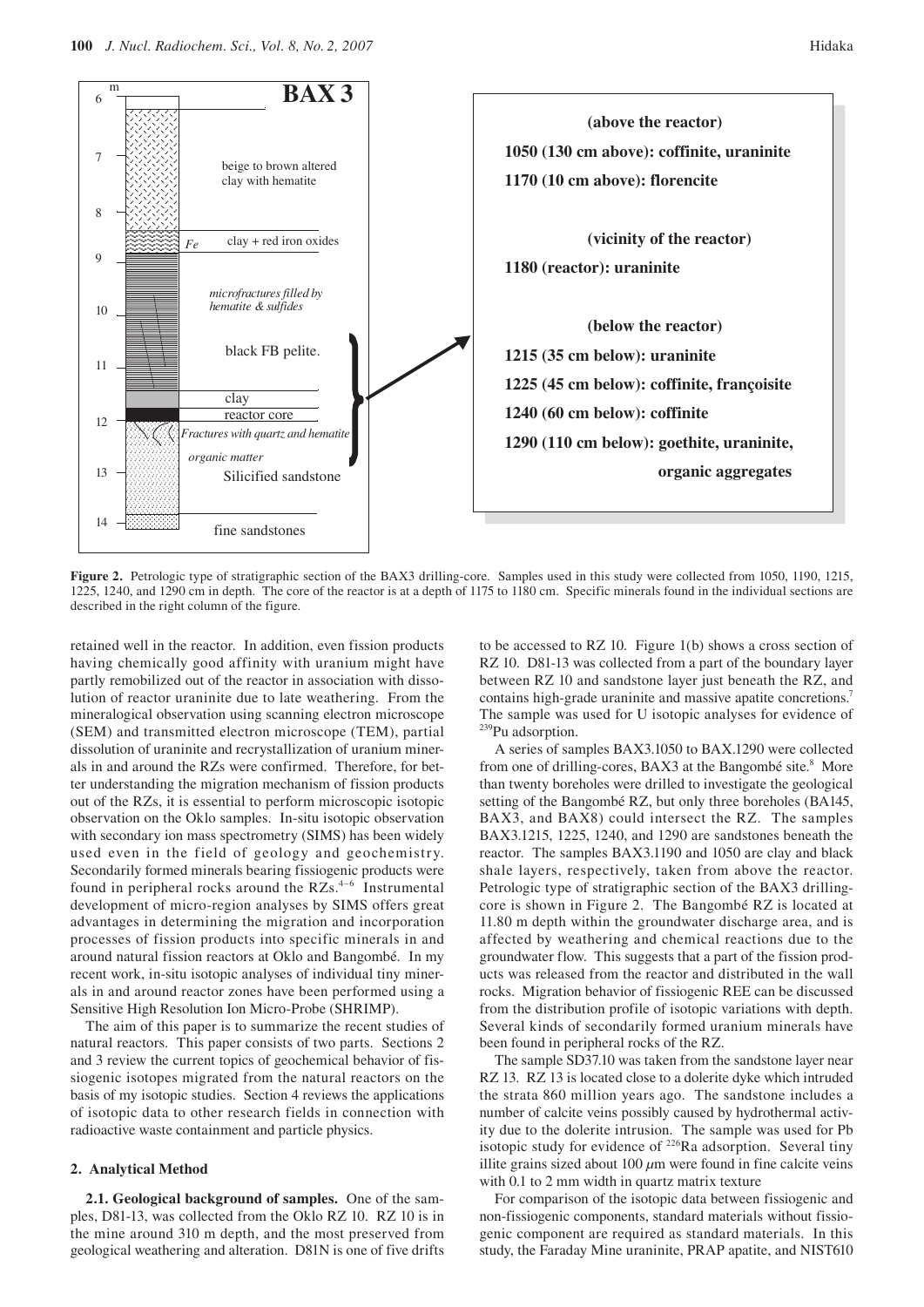**TABLE 1: 235U/238U isotopic ratios in apatite and uraninite of D81-13 (RZ 10)**<sup>7</sup>

| Sample              | $235$ [ $1/238$ ] I   |
|---------------------|-----------------------|
| Apatite-1           | $0.00730 + 0.00011$   |
| Apatite-2           | $0.01303 \pm 0.00102$ |
| Apatite-3           | $0.00944 \pm 0.00083$ |
| Apatite-4           | $0.01707 + 0.00057$   |
| Apatite-5           | $0.01346 \pm 0.00044$ |
| Standard apatite*   | $0.00727 \pm 0.00006$ |
| Uraninite-1         | $0.00663 \pm 0.00002$ |
| Uraninite-2         | $0.00659 \pm 0.00002$ |
| Uraninite-3         | $0.00666 \pm 0.00002$ |
| Uraninite-4         | $0.00661 \pm 0.00002$ |
| Standard uraninite* | $0.00725 \pm 0.00003$ |

Analytical errors indicate  $1\sigma$  of the mean.

\*PRAP apatite<sup>7</sup> and Faraday mine uraninite<sup>7</sup> were used as standard minerals for  $^{235}U/^{238}U$  isotopic analyses.

standard glass were used.7,8

**2.2. Preparation of polished sections.** Each sample was cut and mounted in an epoxy resin disk of 1-inch diameter. The surface of the sample was polished with  $1/4 \mu m$  diamond paste. Before in-situ isotopic analyses, mineral observations of all polished section samples were done by an optical microscope and an electron probe micro-analyzer (JEOL XA-8200). In particular, several kinds of phosphate minerals such as florencite ((REE) $Al_3(PO_4)_2(OH)_6$ ), françoisite ((REE)(UO<sub>2</sub>)<sub>3</sub>O(O  $H$ )(PO<sub>4</sub>)<sub>6</sub>H<sub>2</sub>O) and P-enriched coffinite (USiO<sub>4</sub>) were identified from the BAX3 drill-core samples (see Figure 2).

**2.3. In-situ isotopic analysis by SHRIMP.** Isotopic analyses of lighter REE (LREE) in micro-region using SIMS have been effectively used to discuss the migration processes of fissiogenic isotopes into U- and REE-bearing minerals, because LREE are highly produced by U fission in the natural reactors. Here I focus on Pb, U, and REE isotopic analyses of the individual minerals by SHRIMP.

SHRIMP was originally designed for the analysis of geological materials and constructed at Australian National University. Physically large mass analyzer consists of a 72.5° sector magnet with 100 cm turning radius and a cylindrical 85° electrostatic analyzer with 127.2 cm radius, which allows for high mass resolution. The instrument used in this study, SHRIMP II was installed at Hiroshima University in 1997. 2 to 2.5 nA of O2 – primary ion beam focused on a 20 *µ*m diameter spot was

used for the analysis in this study.<br>For Pb and U isotopic analyses, the masses of  $204Pb$ ,  $206Pb$ ,  $^{208}Pb$ ,  $^{235}U$ , and  $^{238}U$  were scanned with a mass resolution about 5800 (*M/*∆*M* at 1% of the peak height). On the other hand, the mass resolution was set to higher than 9000 to avoid isobaric interferences of oxide and some unknown species onto atomic REE ion peak. The masses of <sup>140</sup>Ce, <sup>142</sup>Ce + <sup>142</sup>Nd, <sup>143</sup>Nd, <sup>144</sup>Sm + <sup>144</sup>Nd, <sup>145</sup>Nd, <sup>146</sup>Nd, <sup>146</sup>Sm, <sup>148</sup>Nd, <sup>148</sup>Sm, <sup>150</sup>Nd + <sup>150</sup>Sm, <sup>151</sup>Eu,  $^{152}$ Sm, and  $^{153}$ Eu were scanned for LREE isotopic analyses.  $^{142}$ Ce,  $^{144}$ Sm, and  $^{150}$ Sm isotopic abundances can be obtained from subtraction of <sup>142</sup>Nd, <sup>144</sup>Nd, and <sup>150</sup>Nd isotopic abundances, respectively, because isotopic abundances of  $\frac{142}{14}Nd$ ,  $\frac{144}{14}Nd$ , and  $\frac{150}{148}Nd$  can be expected from those of  $\frac{145}{14}Nd$ ,  $\frac{146}{14}Nd$ , and  $\frac{148}{14}Nd$ .

# **3. Discussion**

**3.1.** U isotopic ratios of apatite. In the Oklo samples, <sup>235</sup>U depletion  $(^{235}U/^{238}U < 0.00725)$  has been generally found, because 235U was consumed by fission reactions in the reactors. Depleted U migrated from the reactor to peripheral rocks in

association with dissolution of reactor U provides U isotopic anomalies even in wall rocks of the reactor. However, in an extremely rare case, <sup>235</sup>U excess (<sup>235</sup>U/<sup>238</sup>U > 0.00725) was reported from the Oklo samples.<sup>9,10</sup> The <sup>235</sup>U excess is interpreted as a result of selective uptake of 239Pu in association with chemical differentiation between U and Pu. <sup>239</sup>Pu with a halflife of  $2.4 \times 10^4$  years was produced from the neutron capture of 238U in the RZs, and decays to 235U.

 $235U/238U$  isotopic ratios of apatite and uraninite in D81-13 are shown in Table 1. Although the data of apatite include large analytical errors because of low U content, significant <sup>235</sup>U excesses (<sup>235</sup>U/<sup>238</sup>U = 0.00944 to 0.01707) are observed from four of five analytical spots in the apatite. On the other hand, the isotopic data of uraninite coexisting with apatite in the sample show depletion of <sup>235</sup>U (<sup>235</sup>U/<sup>238</sup>U = 0.00659 to 0.00666), which indicates that the uraninite is a reactor material that experienced fission reaction. The 235U/238U ratios of apatite in this study are much higher than those previously reported in clay minerals from the sandstone layer around RZ  $10$  and apatite from RZ  $16^{9,10}$ . This suggests heterogeneous distribution of 239Pu out of the reactors.

REE data also support the Pu migration in apatite. High amount of fissiogenic Nd was also observed in the apatite grain.7 Since one of REE, Nd has been often used as an analogue of Pu in geochemical fields, $11,12$  it is reasonable that fissiogenic Nd and nucleogenic 239Pu were incorporated into the apatite grain. The petrologic texture of the D81-13 sample shows that a part of uraninite grains were recrystallized, suggesting that the sample was subjected to the interaction with thermal fluid that flowed after operation of the reactor. Chemical fractionation between U and Pu might have occurred in association with the partial dissolution of uraninite.

**3.2. Distribution of fissiogenic LREE isotopes with depth.**  Fission and neutron capture reactions are main reactions that cause the significant isotopic anomalies of the elements in a reactor. <sup>140</sup>Ce, <sup>142</sup>Ce, <sup>143</sup>Nd, <sup>146</sup>Nd, <sup>147</sup>Sm, <sup>149</sup>Sm, <sup>151</sup>Eu, and <sup>153</sup>Eu of the samples used in this study include fissiogenic component as well as non-fissiogenic component, because they are not shielded from  $\beta$  decay. Considering the fission product yields of individual isotopes, 140Ce/ 142Ce isotopic ratios of the samples are expected to be lower than those of non-fissiogenic standard sample. On the other hand, <sup>143</sup>Nd/<sup>146</sup>Nd and <sup>151</sup>Eu/<sup>153</sup>Eu isotopic ratios of the samples are expected to be higher than those of standard sample. The 149Sm/147Sm ratios are expected to be lower than that of standard materials because of extremely large neutron capture cross section of  $149$ Sm. Stille et al.<sup>13</sup> reported the isotopic variations of 143Nd/146Nd and 149Sm/147Sm in the BAX8 drill core that is another drill-core cross-cutting the reactor, and concluded that fissiogenic REE were not detected at a larger distance than 3 m from the reactor. Therefore, the attention for redistribution of REE in this study should be paid to the region within 1 m above or beneath the reactor.

The most important difference in mineralogy between BAX3 and other drill-cores is the occurrence of uraninite, coffinite, and phosphatian U-minerals. The coffinite and phosphatian minerals are considered to be formed by supergene weathering.<sup>13</sup> As shown in Figure 2, several kinds of secondarily formed U- and REE bearing minerals were found near<br>the RZ.<sup>8,14</sup> Isotopic data of  $\frac{140}{C}$ e/ $\frac{142}{C}$ e,  $\frac{143}{N}$ Nd/ $\frac{146}{N}$ Nd, and  $149$ Sm/<sup>147</sup>Sm show clear evidence of incorporation of fissiogenic isotopes in these minerals, while such evidence is not clearly identified from the 151Eu/153Eu ratios because of low fission product yields of <sup>151</sup>Eu and <sup>153</sup>Eu. The <sup>140</sup>Ce/<sup>142</sup>Ce, <sup>143</sup>Nd/<sup>146</sup>Nd, and 149Sm/147Sm isotopic data vary with the location distance from the RZ. As one of example, Figure 3 shows depth-dependent variations of  $^{140}$ Ce/ $^{142}$ Ce in the BAX3 drill core.<sup>8,14</sup> The reactor core mainly consisting of fissiogenic isotopes has the lowest  $140$ Ce/ $142$ Ce value of 2.209. The ratios gradually increase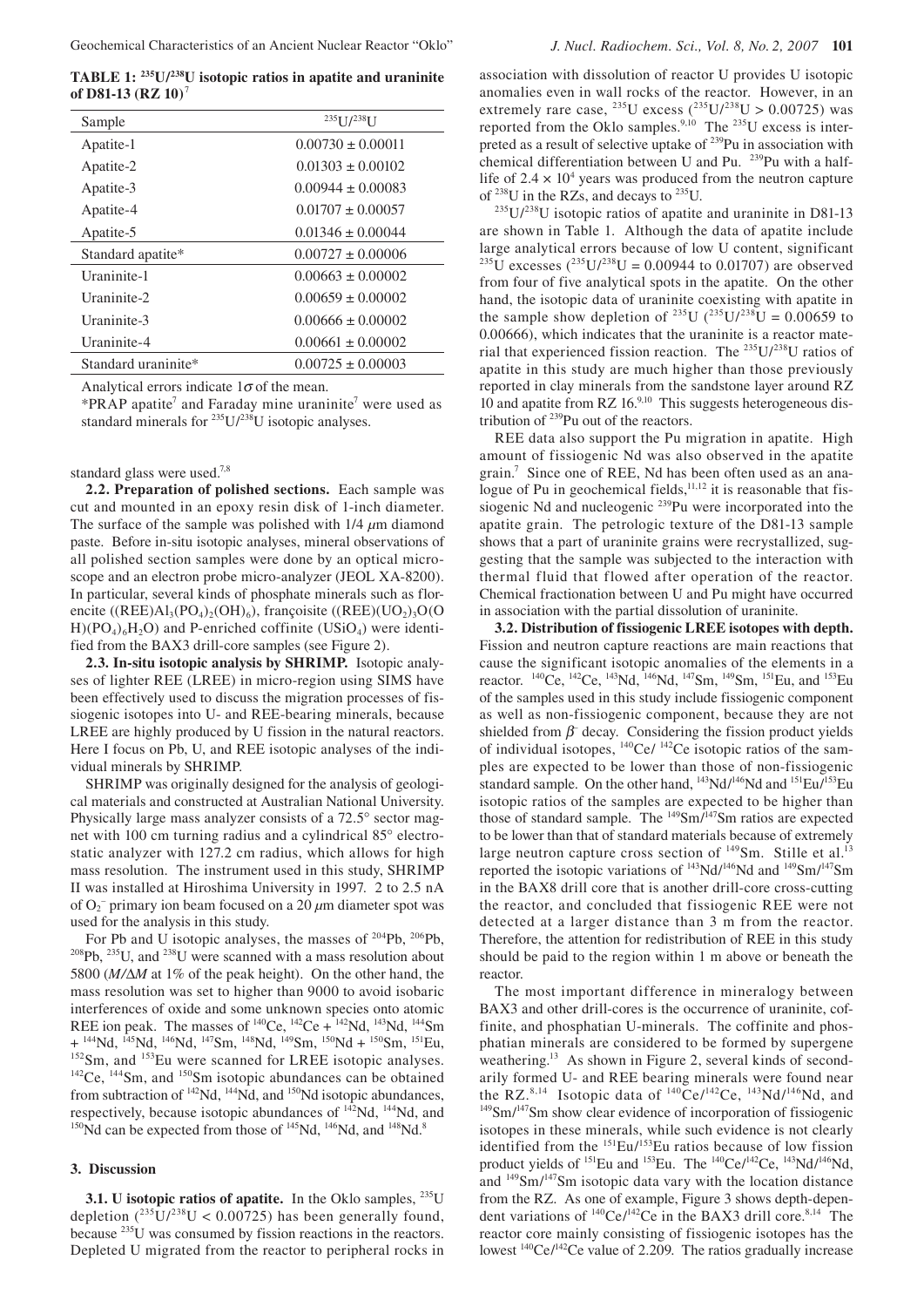

Figure 3. Variation of <sup>140</sup>Ce/<sup>142</sup>Ce isotopic ratios with depth in the BAX3 drilling-core. Shaded zone in the figure corresponds to a clay layer just above the reactor. Terrestrial standard value of  $140$ Ce/ $142$ Ce isotopic ratio is  $7.988 \pm 0.098$ . Error bars of individual data points indicate  $1\sigma$  of the means.

with the distance from the reactor in the sandstone layer (1215 to 1290), which reveals that supergene weathering led to the redistribution of fissiogenic REE. However, the variation of  $140$ Ce/ $142$ Ce ratios above the reactor (1050 to 1180) shows a different trend from those under the reactor. In particular, the Ce isotopic variation is rather sharp in the clay layer (depths between 1160 and 1180 cm in Figure 3), which indicates that migration of fissiogenic Ce was limited. The variations of  $143\text{Nd}/146\text{Nd}$  and  $149\text{Sm}/147\text{Sm}$  ratios with depth also show the similar trend.<sup>14</sup> Most of fissiogenic Ce, Nd, and Sm were probably adsorbed by clays. This result provides a simple illustration of the performance of a clay barrier in the uptake of fission products by adsorption onto clays and incorporation in secondarily formed U-bearing minerals.

**3.3. Pb isotopic ratios of illite.** Radium has no stable isotopes. <sup>226</sup>Ra having the longest half-life ( $T_{1/2}$  = 1600 y) among radium radioisotopes exists as a radioactive precursor of final decay product from 238U in nature, and finally decays to stable isotope  $^{206}$ Pb. Long-lived nuclides such as  $^{226}$ Ra may be fractionated from their parents in association with geochemical events in the terrestrial environments. It is of particular interest to understand the geochemical behaviors of Ra from the viewpoint of long-term repository safety of radionuclear waste.

Pb isotopic compositions of geological samples provide chronological information, if a radiochemical equilibrium is established between U and Pb. The Pb isotopic ratios,  $207Pb/206Pb$ , in geological samples normally show over 0.04604, because radiogenic <sup>207</sup>Pb and <sup>206</sup>Pb are decay products from<br><sup>235</sup>U ( $T_{1/2}$  = 7.04 × 10<sup>8</sup> y) and <sup>238</sup>U ( $T_{1/2}$  = 4.47 × 10<sup>9</sup> y), respectively. The sample SD37.10 used in this study mainly consists of quartz, and contains calcite veins and illite grains. The  $^{207}Pb/^{206}Pb$  isotopic ratios of quartz, calcite, and illite in the sample are shown in Table 2. The Pb isotopic data of quartz and calcite in the sample provide the geochronological information corresponding to the formation of 2.15 billion year-old basement rocks and the occurrence of later hydrothermal activity in this region at 0.88 billion years, respectively.15 On the other hand, illite shows high enrichment of <sup>206</sup>Pb, which cannot be explained simply from normal U decays.<sup>15</sup>

In the case of the Oklo reactor samples, it is also possible to explain the low  $^{207}Pb/^{206}Pb$  isotopic ratios as decay products from 235U-depleted reactor material. Although reactor zone 13 is a small reactor (6 m wide and 10 m long), the vicinity of the reactor has a very high uranium content (up to 87 wt.%  $UO<sub>2</sub>$ ) with a high depletion of <sup>235</sup>U (<sup>235</sup>U/<sup>238</sup>U = 0.0038) as the lowest value.<sup>16</sup> Depleted U can indeed produce lower <sup>207</sup>Pb/<sup>206</sup>Pb isotopic ratios, however, an extremely high depletion of  $^{235}$ U  $(^{235}U/^{238}U = 0.00212$ ) is required to produce the low  $^{207}Pb/^{206}Pb$ ratios (the lowest value  $= 0.0146$ ) observed in the illite. Therefore, it is impossible to explain the low  $207Pb/206Pb$  ratios by the decay from depleted U even in the most depleted U region of the Oklo natural fission reactor. Moreover, U isotopic compositions in the illite show normal U isotopic compositions  $(^{235}U/^{238}U = 0.00725)$  without depletion of <sup>235</sup>U within analytical uncertainties. Therefore, another reason is required to explain the low  $^{207}Pb/^{206}Pb$  ratios in illite.

Chemical data also support that the low  $207Pb/206Pb$  ratios were caused by selective adsorption of <sup>226</sup>Ra. Ba has been often used as a chemical analogue of Ra.<sup>17</sup> Illite grains having low  $^{207}Pb/^{206}Pb$  isotopic ratios also show a strong enrichment of Ba. The Ba concentrations of the illite grains are a few hundreds to a few thousands times higher than those in calcite and quartz coexisting with illite in the sample SD37.10.15 Considering that Ba has been used as a chemical tracer of <sup>226</sup>Ra because of the chemical similarities between Ba and Ra, the extremely low <sup>207</sup>Pb/<sup>206</sup>Pb ratios strongly suggest the selective adsorption of <sup>226</sup>Ra as a precursor of <sup>206</sup>Pb in the illite grains.

| TABLE 2: Pb isotopic ratios in quartz, calcite, and illite of SD37.10 (RZ 13) <sup>15</sup> |  |  |  |  |  |
|---------------------------------------------------------------------------------------------|--|--|--|--|--|
|---------------------------------------------------------------------------------------------|--|--|--|--|--|

| Sample    | $^{204}Ph/^{206}Ph$     | $^{207}Pb/^{206}Pb$ | $^{208}Ph/^{206}Ph$   |
|-----------|-------------------------|---------------------|-----------------------|
| Ouartz-1  | $0.00171 \pm 0.00054$   | $0.120 \pm 0.019$   | $0.013 \pm 0.004$     |
| Ouartz-2  | $0.00298 \pm 0.00044$   | $0.169 \pm 0.004$   | $0.132 \pm 0.006$     |
| Ouartz-3  | $0.00043 \pm 0.00011$   | $0.149 \pm 0.030$   | $0.007 \pm 0.001$     |
| Ouartz-4  | $0.00150 \pm 0.00020$   | $0.148 \pm 0.007$   | $0.085 \pm 0.014$     |
| Calcite-1 | $0.00029 \pm 0.00003$   | $0.1071 \pm 0.0019$ | $0.0137 \pm 0.0003$   |
| Calcite-2 | $0.00027 \pm 0.00006$   | $0.1429 \pm 0.0011$ | $0.0115 \pm 0.0004$   |
| Calcite-3 | $0.00078 \pm 0.00018$   | $0.0979 \pm 0.0007$ | $0.0328 \pm 0.0113$   |
| Calcite-4 | $0.00199 \pm 0.00099$   | $0.1703 \pm 0.0072$ | $0.0388 \pm 0.0046$   |
| Illite-1  | $0.000087 \pm 0.000007$ | $0.0146 \pm 0.0003$ | $0.00526 \pm 0.00019$ |
| Illite-2  | $0.000080 \pm 0.000002$ | $0.0158 \pm 0.0001$ | $0.00439 \pm 0.00012$ |
| Illite-3  | $0.000108 \pm 0.000006$ | $0.0171 \pm 0.0003$ | $0.00589 \pm 0.00012$ |
| Illite-4  | $0.000131 \pm 0.000003$ | $0.0171 \pm 0.0001$ | $0.00602 \pm 0.00008$ |

Analytical errors indicate  $1\sigma$  of the mean.